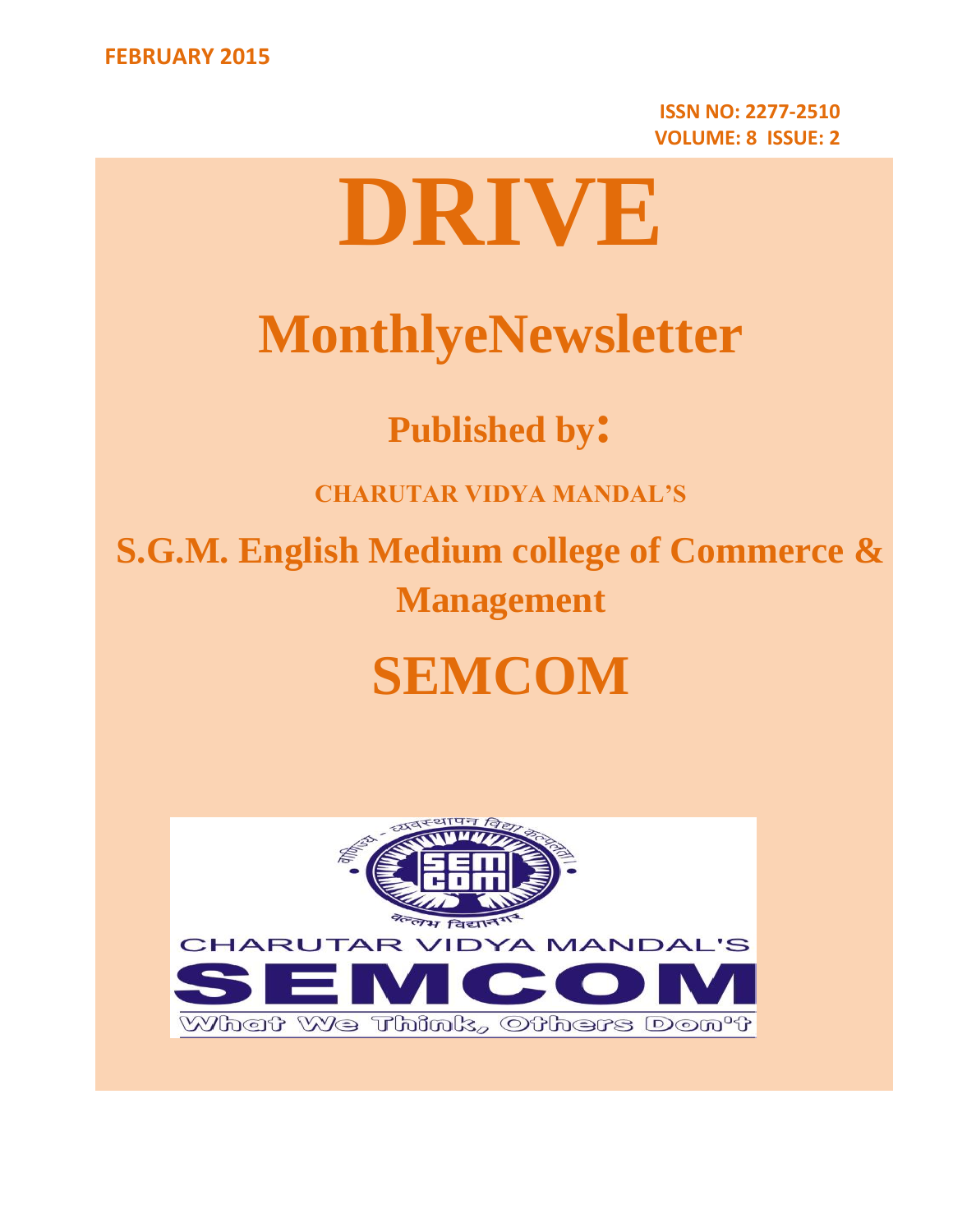VISION:*To contribute to the societal enrichment through quality education, innovation and value augmentation.*

MISSION:*To build up a competitive edge amongst the students by fostering a stimulating learning environment.*

DREAM:*To establish a unique identity in the emerging global village.*

#### GOALS:

- *To focus on integral development of students.*
- *To offer courses and programs in tune with changing trends in the society as a whole.*
- *To update the curriculum as per the need of the business and industry.*
- *To create unique identity in the educational world at the national as well as international level.*
- *To institutionalize quality in imparting education.*
- *To incorporate innovations on a continuous basis in the entire process of education at institutional level.*
- *To create platform for the students for exhibiting their talent and for development of their potentials.*
- *To generate stimulating learning environment for students as well as teachers.*
- *To build cutting edge amongst the students to withstand and grow in the competitive environment at the global level.*

#### The overall mission is reinforced by the Punch Line

# "What We think, Others DOn't".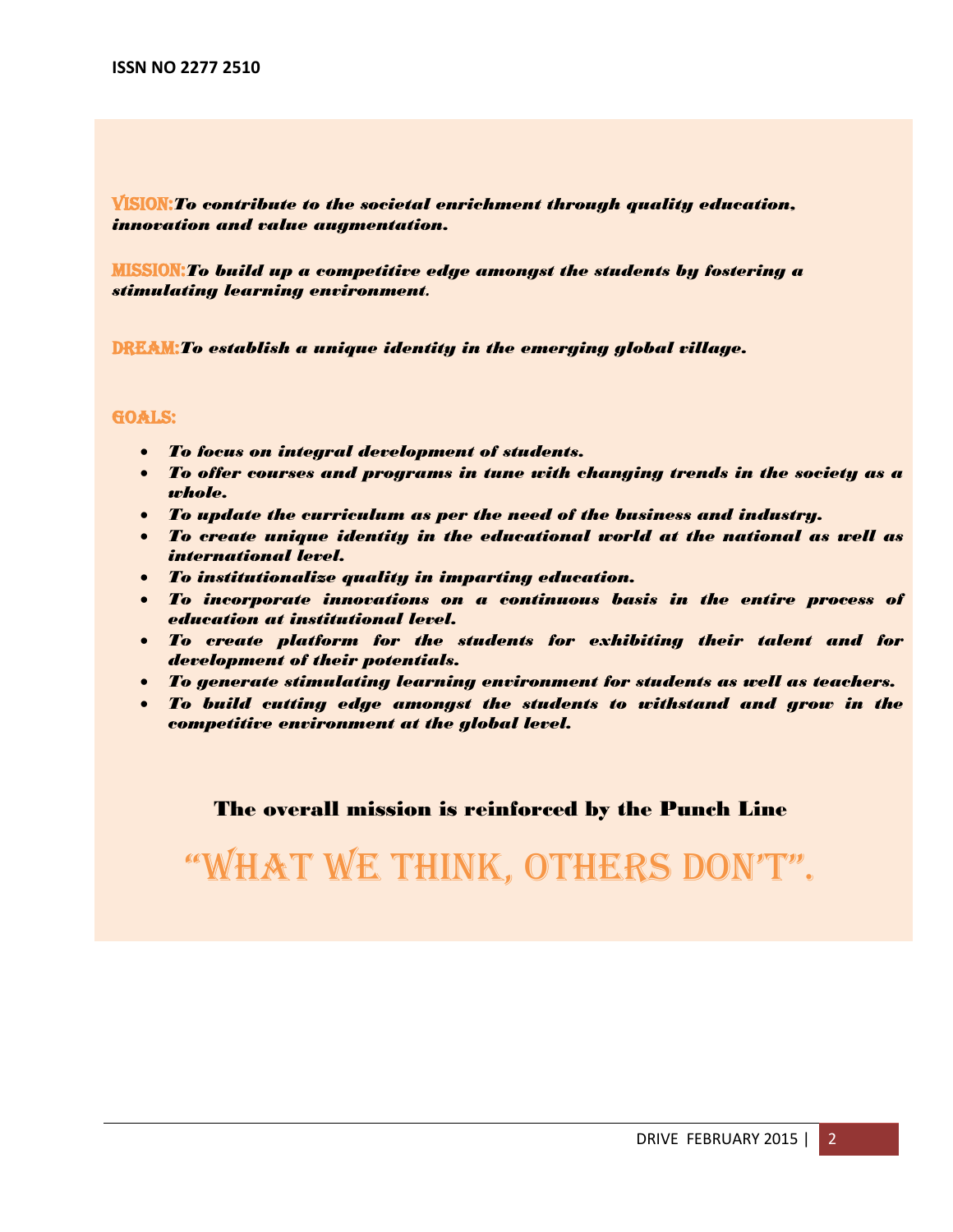# **CONTENTS**

| Pg. 4        | <b>From Chief Editor's Desk</b><br>Dr Nikhil Zaveri<br>Director & Principal,<br><b>SEMCOM</b>   |
|--------------|-------------------------------------------------------------------------------------------------|
| Pg.6         | <b>IQAC Corner</b>                                                                              |
| Pg.7         | <b>SEMCOM IQAC Updates</b><br><b>Editorial Board, DRIVE</b><br><b>SEMCOM</b>                    |
| Pg.8         | <b>FINTELLIGENCE</b><br>DR. KAMINI K. SHAH<br><b>ASSISTANT PROFESSOR</b><br><b>SEMCOM</b>       |
| Pg.9         | <b>e-ATTACKS</b><br><b>DR.NEHAL DAULATJADA</b><br><b>ASSISTANT PROFESSOR</b><br><b>SEMCOM</b>   |
| Pg.10        | <b>COMMUNICARE</b><br>MS. NISHRIN PATHAN<br><b>ASSISTANT PROFESSOR</b><br><b>SEMCOM</b>         |
| <b>Pg.11</b> | <b>MY VOICE</b><br><b>MR. SUNIL CHAUDHARY</b><br><b>ASSISTANT PROFESSOR</b><br><b>SEMCOM</b>    |
| Pg.13        | <b>ACCOUNTING AURA</b><br><b>MR. PRATIK SHAH</b><br><b>ASSISTANT PROFESSOR</b><br><b>SEMCOM</b> |
| Pg. 15       | <b>STUDENT'S CORNER</b>                                                                         |
| Pg. 16       | <b>EDITORIAL BOARD</b><br><b>SEMCOM</b>                                                         |

#### **Editorial Board:**

| Dr. Nikhil Zaveri      | <b>Chief Editor</b>     |
|------------------------|-------------------------|
| Ms. NishrinPathan      | <b>Managing Editor</b>  |
| Ms. T. Hepzibah Mary   | <b>Executive Editor</b> |
| <b>Mr. Binit Patel</b> | <b>Technical Editor</b> |
| Ms. Reshma Pathak      | <b>Technical Editor</b> |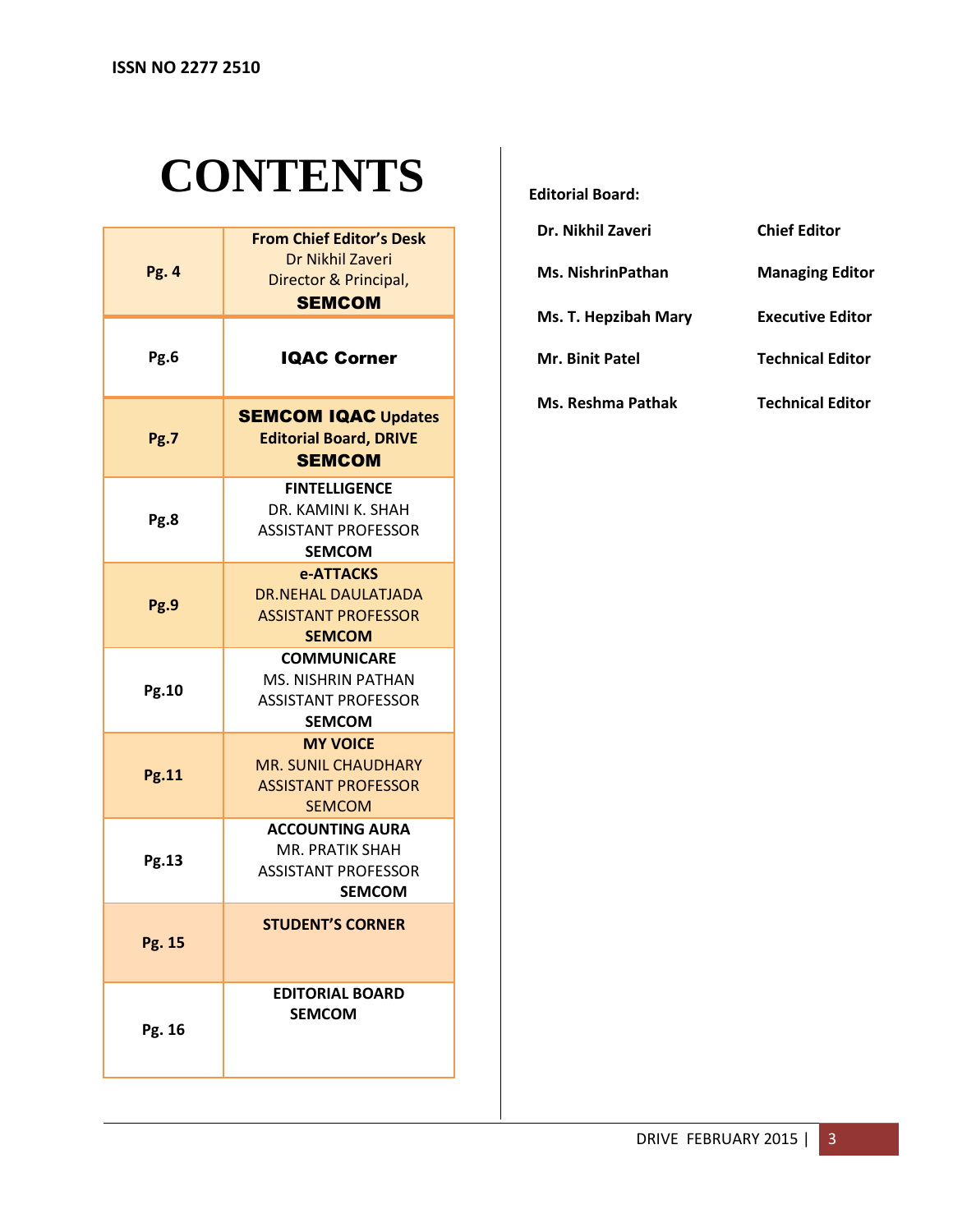#### **Vol. 8 Issue 2**

#### **From the Chief Editor's desk:**

#### **Home Stay in Villages:**

No other country other than India could well define the word 'diversity'. A wide chasm divides urban and rural life in India. While the urban life abounds with job opportunities, infrastructure, education, facilities, health care, developments, decent standard of living, etc., rural life is characterized by poverty, unhygienic conditions, illiteracy, unemployment, social vices, little or no access to medical facility, superstition and ignorance. The rampant presence of these evils has caused a serious dent to India's image as a developing country and an unsavory fact that hampers economic growth.

Though India boasts of economic and industrial growth, it remains an irrefutable fact that 80 per cent of the Indian population live in villages. When a majority of the population lives in villages that pathetically lack in factors that propel development, it leaves an unpalatable taste in the mouth. It is an undeniable fact that Indian villages abound with human and natural resources, vitality and sustainability that can put the nation on the radar of development and progress. Non utilization and exploitation of these resources is the reason behind India's stature as a developing country. Proper channelization, application and deployment of these rich resources would prove crucial to India's growing economy and industrialization.

Rich resourceful Indian villages remind us of Mahatma Gandhiji's words: "I would say that if the village perishes India will perish too. India will be no more India. Her own mission in the world will get lost".

Many dynamic Indian leaders who architected the progress of India like, SardarVallabhbhai Patel, Feroze Gandhi, advocated development from the grassroots level. Development from the grassroots level paves the way for sustainable and consistent development.

India is a young nation. Every third person in an Indian city today is a youth. By 2020, India is set to become the world's youngest country with 64 per cent of its population in the working age group. With such a vibrant demography, India can with studied and concentrated efforts, turn villages into self-sustaining and self-sufficient which in turn would lead to unprecedented acceleration of economic growth.

Young people with supple and all-encompassing personalities and mind would better strive for the nation's evolution in all spheres if they learn the real picture of India and its innumerous villages. To get them acquainted with villages, they can be made to stay in villages and glean the precise information about villages first hand. Home stay gives them the opportunity to explore village life, culture, habits, practices and resources on which basis policies, plans and decisions can be formulated that would lead to betterment of Indian villages, ultimately to the country's makeover.

The cure for all ills that besot the country should begin from the bottom and within. India's within is its villages. Home stay provides young people, particularly college students, with the right time and place to begin their survey and research of the various maladies that irrevocably affects the solid foundation of the nation's strong economy and unstoppable growth. This in-depth investigation and analysis help young people envision strategies that combat and overcome challenges and convert the mission and vision of great personalities into reality. Moreover, the talks and plans for economic and infrastructure development have till date remained on papers, the reason being, the lack of real concrete information and knowledge of villages. The plans have so far have been theoretical in nature, one of the reasons behind the snail pace growth.

The data and statistics available are, for most part, very different from the real conditions prevalent in villages. They portray a lucid picture of village life that is very shallow. It is because of the wide gulf between these and the real situation that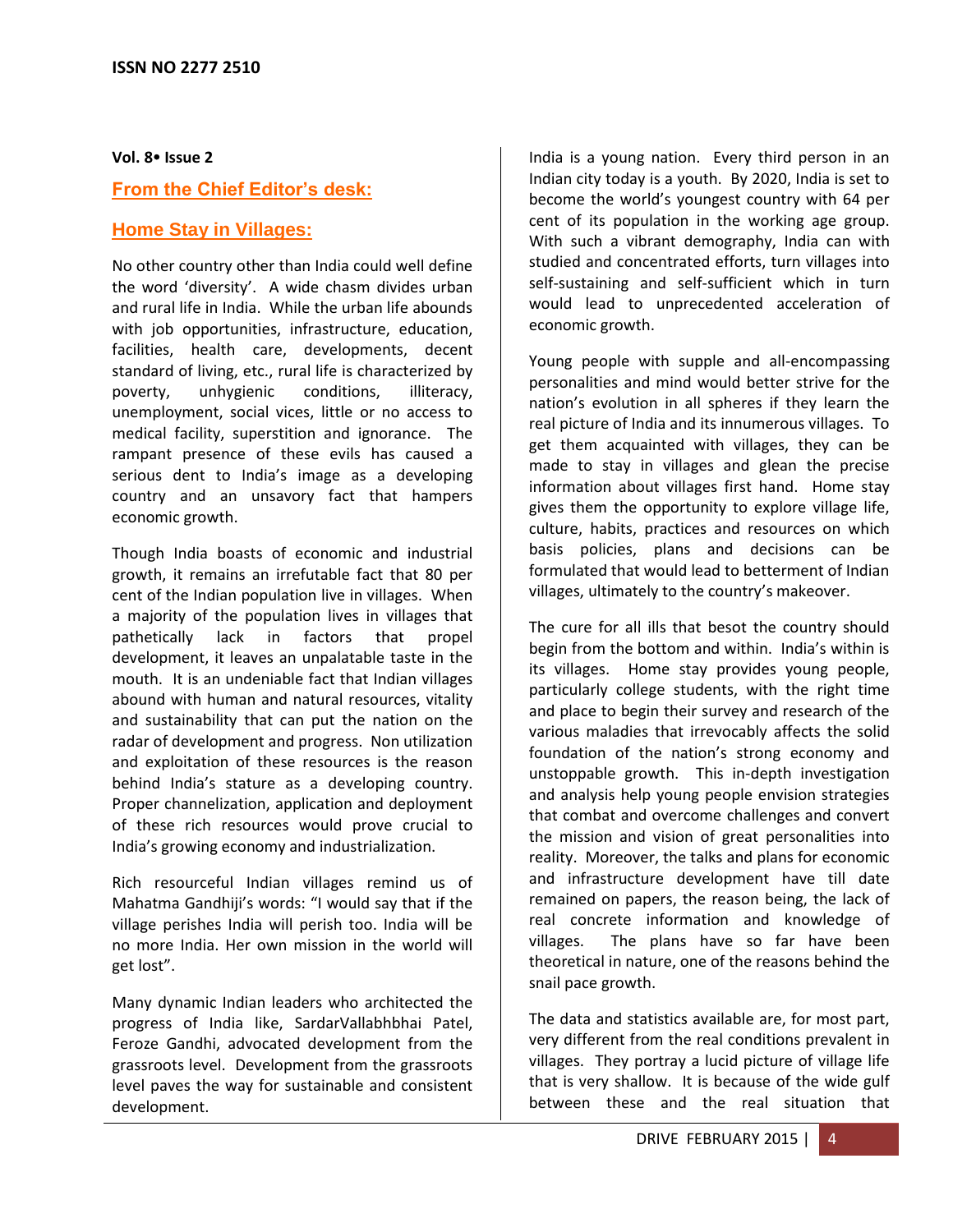developments have not been satisfactory. The only help possible is home stay in villages. Real life learning gives the knowledge of the missing piece of the puzzle. Plans and schemes formulated based on data and statistics can be tailor made to suit and fit the real conditions of villages. They must be modified to be adaptable to village environment and mindset. The major reason for nonadaptability is the lack of compatibility between real life situations and the figures.

Generally villages are considered to be safe havens, free from corruption, pollution, vice, etc. Villages are glorified and idolized in literature. But sad to say, the rosy picture thus painted has nothing akin to the real conditions quite ubiquitous in villages. Many a time the grand schemes and plans do not reach the village masses for which the reasons are manifold, ranging from ignorance to corruption, naïve to exploitation, illiteracy to bureaucracy, etc. For lack of education, awareness and leadership villages are at the receiving end. The only possible way to overcome these hurdles would be home stay that gives insight to why, how, where, when and what of problems of villages.

Villagers by their very nature are reluctant to open up to anything that is not an integral part of their day-to-day lives. They see things with trepidation and suspicion and are opposed to change. Anything that does not conform to their tradition, custom and belief is seen as sin. Crossing the drawn line is unacceptable and a social stigma for which the punishment is severe. This defiance cannot be altered overnight. The rare and sparse official visits can never do the miracle. The only strategy to overcome such an in-built system is home stay. When considerable time is spent with them, the acceptance and change become visible. The affinity with the implementers of the welfare projects and proximity to the schemes would give better understanding and acceptance. It is possible when there is a close emphatic bond with the villagers.

Young people brought in towns and cities amidst affluence and comforts fail to empathize with villagers and their circumstances. In the absence of perfect understanding there will be no collaboration between them. It serves as a deterrent in educating the villagers and making them aware of developments and projects that bring about welfare. When young people spend time among the villagers, it results in better understanding and sensitizes them to the needs of villages. With better understanding comes better acceptance and which in turn paves the way for solidarity and unification of villages, emotionally and psychologically, with the rest of India. A perfect comradeship is what will make India stronger and vigorous in its attempt at progress in par with developed countries.

Homes stay in villages has multidimensional effects and benefits. It brings about a paradigm shift in perspective and implementation. With such an integral development India's attempts to be in par with developed countries would be meaningful, realistic and worthwhile and the success gets scripted in the annals of history as a memorable one.

# **By:**

**Dr. Nikhil Zaveri Director& Principal, Chairman, IQAC SEMCOM.**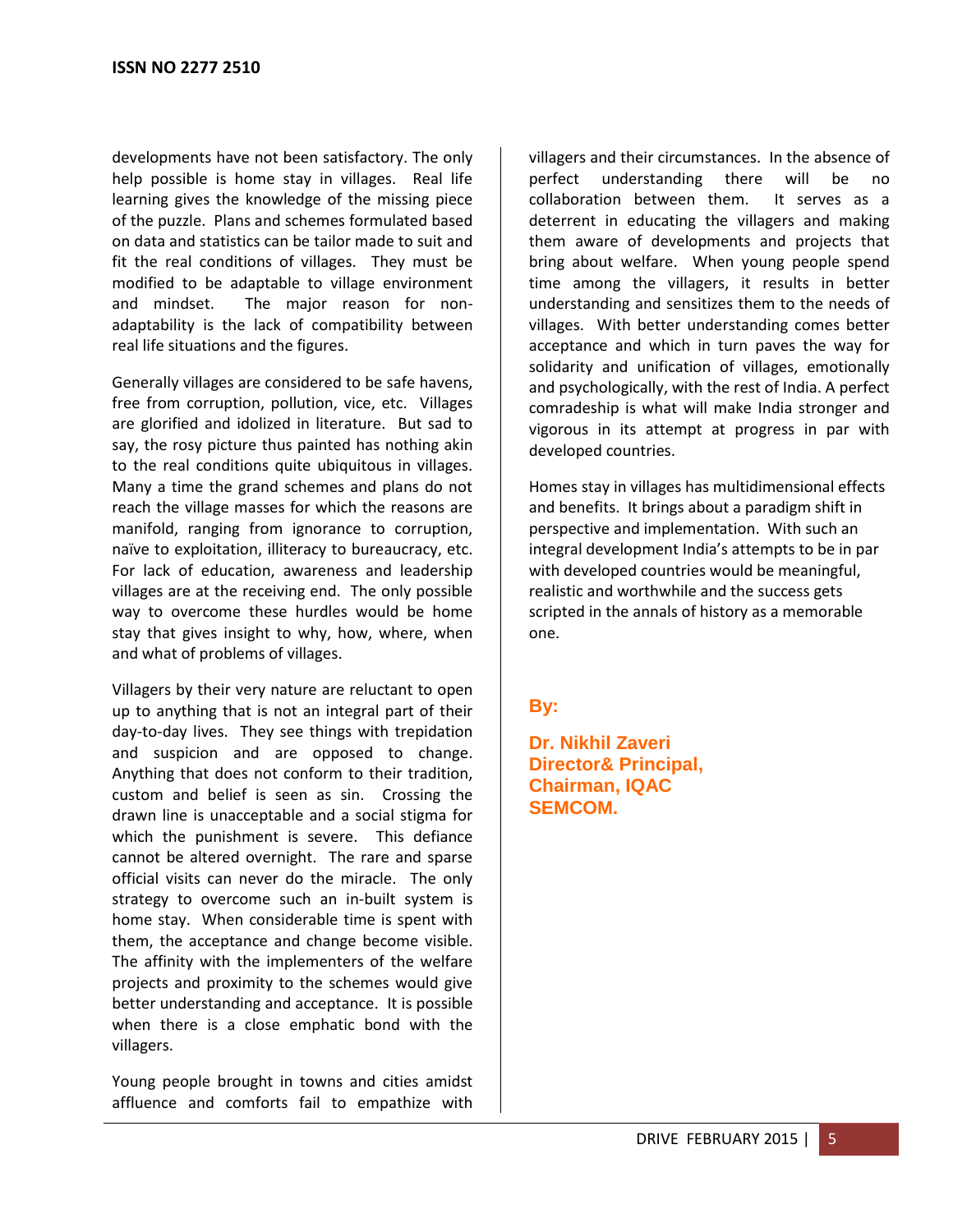### **IQAC Corner:**

# **Value Addition in Education:**

# **CA Shri Milin Mehta**

To achieve quality one has to recognize the need to maintain a culture of quality. The need for change is not felt when people get into a comfort zone. The pace of change amazes us. The method of learning something in the form of information is extinct. The aim of teaching is not to know but to increase information. In the Indian education system, there can be only two answers to a question – yes or no. There are two types of teaching – teaching to know and teaching to learn. The latter is the best method of teaching and it is learning by oneself. The amount of information a student has gained is irrelevant. A teacher who gives the maximum study material, a material that is ready to use, is considered to be the best, but it poses a grave danger. But rather the students should be taught to fish for information and this gives the ability to learn and find the answer or solution to a problem. A student should be encouraged to learn and solve problem on his own. Knowledge is not merely information but the ability to generate information that can solve problems. Achieving quality depends on an organization's ability to create and generate information and a desire to impart quality. Motivation comes through recognition. To deliver quality students should be given opportunities to do independently, to experiment and to do something new. The best education comes not through consensus but through opposition, challenge and exploration. Teachers should encourage students to go for daring and challenging assignments. Learning what is prescribed in syllabus alone is not sufficient; rather it is only a part of learning. But teachers should encourage brighter students to go for extra learning. Usually teachers keep pace with the slow learners and this suffocates the brighter students. Efforts are needed to impart quality education. Organizations should have objectives and should make certain that everyone abides by it. Defining short and long term objectives leads to the development of a culture of quality. A culture of quality can be achieved if everyone works towards the accomplishment of the objectives. Feedback is essential to ensure quality and the feedback can be taken through two broad methods – the internal feedback which also involves the feedback from the employers or organizations where the students have gone to work. This feedback is based on the assessment of their performance at the workplace. Quality control is a continuous process and to maintain quality an organization should have benchmarking, benchmarking not with an organization that is higher than it but also benchmarking with the best practices. Attainment of quality should be a continuous process of improvement. The kind of standards that are set by the organization and the individuals determine quality. Peer review plays a very important role and hence students should be assessed by an outsider. Constructive criticism helps in the development and growth of students. There should be economic value addition which once again should be assessed every year. Teachers generally expect yes or no as an answer to a question but students should be encouraged to see another question in the question raised. Continuous professional education is very essential and much required in the modern world. The lateral movement has nothing to do with the practical interaction between education and industry. The gap between education and industry should be reduced through an analysis of the gap between what really exists and what is really required. The problem can be solved by taking up consulting projects or assignments that offer great learning and reports should be prepared based on experiment, exposure and exploration. Rethinking education in a different way creates a culture of quality.

**Title of the Book: Quality Footprints – Sustainable Development of Higher Education Insitutions**

### **Published by: SEMCOM**

**Publisher: Lajja Communications**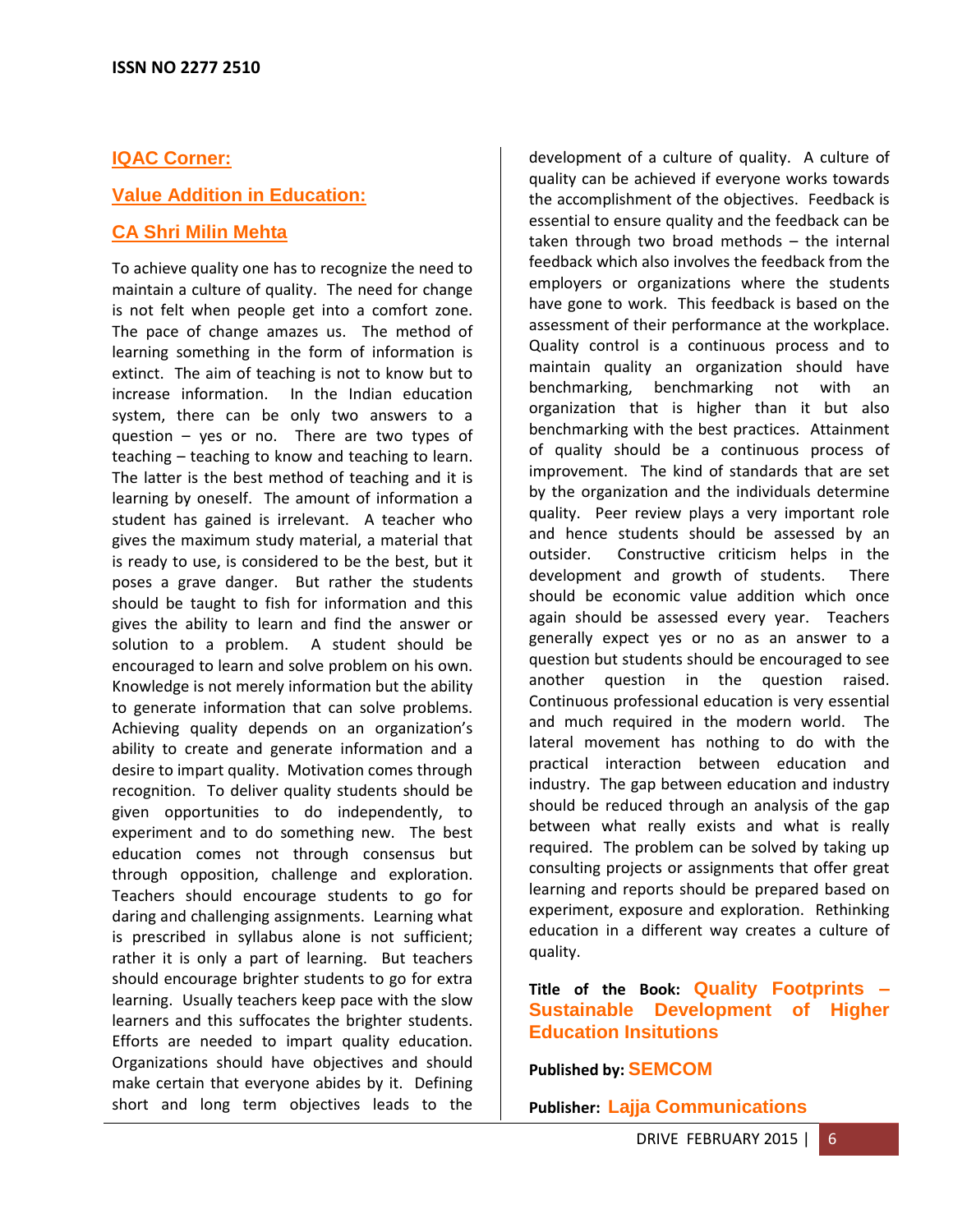# **SEMCOM IQACUpdates:**

### **UDAAN 2014 – 2015:**

UDAAN 2014 – 2015 was organized from 27th to 29th January 2015 for which the coordinators were Dr. Waheeda Thomas and Mr. Yogesh Patel. SEMCOM students participated in all events and participated in events like Classical Instrumental Solo Percussion, Classical Instrumental Solo Non-Percussion, Light Vocal (Solo), Western Vocal (Solo), Group Song (Indian), Group Song (Western), Folk Orchestra, Quiz, Debate, Elocution, Extempore, Poetry Compilation, Poetry Recitation, One Act Play, Skit, Mime, Mimicry among many others. SEMCOM won the championship for the second consecutive year in UDAAN but for the consecutive eighth year at Youth Festival.

# **Volcano 2014 – 2015:**

SEMCOM students participated in Volcano 2014 – 2015 organized by the Rotary Club, Anand, from 3rd to 7th February 2015. Students participated in many events and stood fourth. It was coordinated by Dr. YashasviRajpara along with the Students' Council.

# **Management Conclave:**

The environment at SEMCOM is a buzz with innovation, intellectual activities, vibrancy, ingenuity, etc. College keeps it that way and it had been the same yesterday, is the same today and will be tomorrow. To keep this environment lively and bubbling, SEMCOM organizes and conducts a myriad of events. One of the mega events of SEMCOM, Management Conclave (National Level Summit and Seminar) was organized from 4th to 6th February 2015.

E-Biz Summit: Cyber Gladiator at the Frontiers of E-Business … Beating the Threats, Tweaking the Opportunities … was organized on 4th February 2015. Dr. C. L. Patel, Chairman, CharutarVidya Mandal, presided over the function. Mr. Sanjay Shrivastava (IPS) CEO, Cyber Suraksha Kavach

Additional DGP, Gurajat, was the Chief Guest and the Key-Note Speaker. The Guests of Honour were Mr. Sunny Chandiramani, CEO, AAAAA Group, Japan and Mr. Ashokkumar, IPS, SP, Anand District. Mr. Sunny Chandiramani spoke on Emerging E-Commerce Opportunities; Mr. ViditBaxi, Director, Lucideus Training, New Delhi, on Cyber Threats: Crimes and Preventions; Mr. Manan Thakkar, Cyber Law Expert, Ahmedabad on Legal Challenges and Prof. Nilay Mistry, Gujarat Forensic Sciences University, Gandhinagar, on Forensic Investigation and Security Audit.

In short E-Biz Summit exposed us to the different types of cyber threats, hacking and other net related security issues. The sessions opened out eyes to the consequences such cybercrimes and though one cannot escape from such issues, one can at least learn to combat these issues with awareness and preparedness whereby the extent of the consequences can be mitigated and minimized if not avoided and prevented.

On 5th February 2015 Technofest, under which various competitions like Programming, Web Designing, Flash Designer, Image Creator and IT Quiz, was organized. The coordinators were Mr. Yogesh Patel and Mr. Binit Patel. In the evening of the same day Novellus – The Ad Making contest was organized for which Dr. PreethiLuhana and Mr. SarveshSoni were the coordinators. Three advertisements were given awards and four were given Jury Special Award.

On 6th February 2015 we had the much awaited competition Elecon Best Business Idea Contest. Prin. S. M. Patel, Honorary Secretary, CharutarVidya Mandal, was the President; Mr. Paresh Parekh, Founder, www.pastiwala.com, was the Guest of Honour and Key-Note Speaker and Mr. MilindAntani, Partner In-Charge, Nishith Desai and Associates, Mumbai, was the Expert Evaluator Key-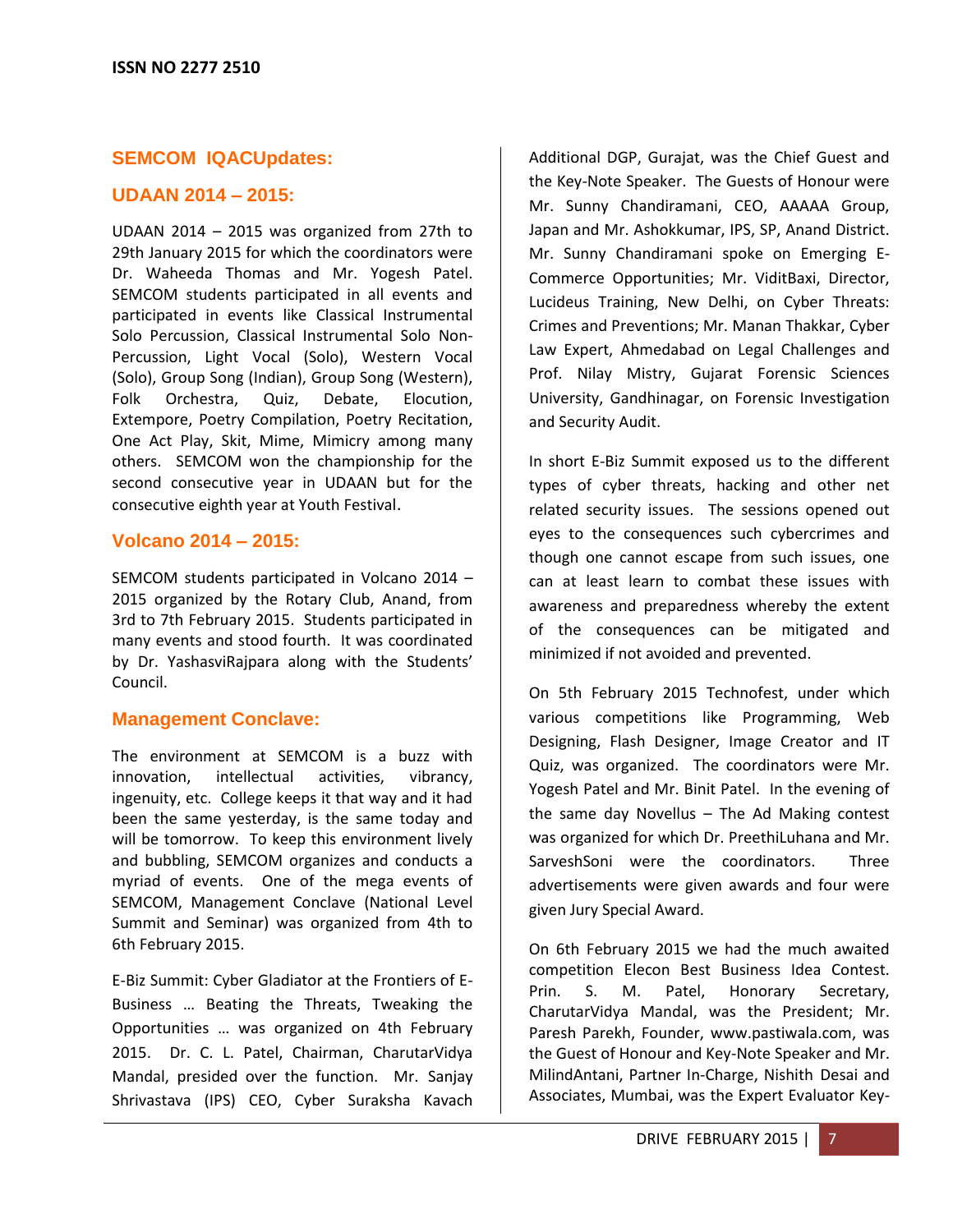Note Speaker. There were 12 business ideas and the panel of jury comprised Mr. Amit Singh Gohil, Shri R. M. Kapadia, Mr. Sheel Dholakia, Dr. MilindAntani, CA Roopin Patel and Mr. Ashwin Parikh. The three best business ideas were Rubon, Breath Analyzer and Petsapp and Carbonizer won the Special Jury Recognition Award. The coordinators were Dr. YashasviRajpara, Dr. Ankur Amin and Dr. Ajayraj Vyas. The three days events gave plenty of opportunities to students to improve their life skills. Management conclave was successfully coordinated by Dr. Sarvesh Trivedi and Dr. Ajayraj Vyas under able guidance of Director Nikhil Zaveri.

# **Fintelligence**

# **ASBA:**

ASBA is a process developed by the Securities and Exchange Board of India (SEBI) for applying to [IPO](http://en.wikipedia.org/wiki/Initial_public_offering) (initial public offers) for retail investors in 2008. Now it has been extended to corporate investors and HNIs as well from January 1, 2010 onwards. In ASBA, an IPO applicant's account does not get debited until shares are allotted. In case of rights issue, the application money is debited after the receipt of instructions from the Registrars. One can avail of ASBA facility only to subscribe to book-built public issues and a select few rights issues.

ASBA means "Application Supported by Blocked Amount". ASBA is an application containing an authorization to block the application money in the bank account, for subscribing to an issue. If an investor is applying through ASBA, his application money shall be debited from the bank account only if his/her application is selected for allotment after the basis of allotment is finalized, or the issue is withdrawn / failed.

It is a supplementary process of applying in Initial Public Offers (IPO), right issues and Follow on Public Offers (FPO) made through book building route and co-exists with the current process of using cheque as a mode of payment and submitting applications.

ASBA process facilitates retail individual investors bidding at cut-off, with single option, to apply through Self Certified Syndicate Banks (SCSBs), in which the investors have bank accounts. SCSBs are those banks which satisfy the conditions laid by SEBI. SCSBs would accept the applications, verify the application, block the fund to the extent of bid payment amount, upload the details in the web based bidding system of NSE, unblock once basis of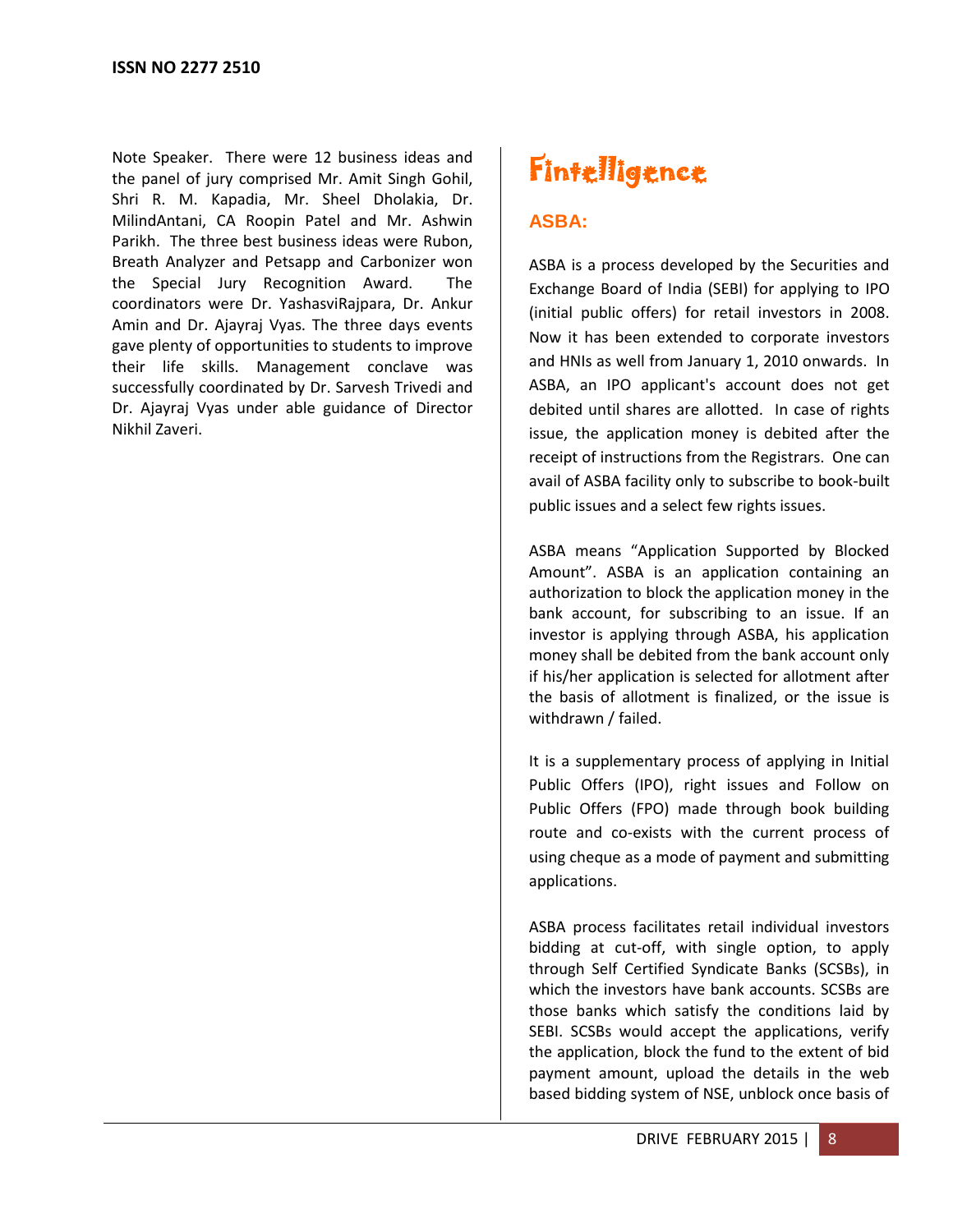allotment is finalized and transfer the amount for allotted shares, to the issuer.

It is not mandatory to opt for ASBA but it is better than traditional mode of cheque payment in several areas. It enhances the transparency of the share allotment process.Only that amount that is required to make share allotment is debited to the account after the bid is selected for allotment once the basis of allotment is finalized.Therefore, the applicant need not worry about the refund in case he/she is not allotted any share.Moreover, since the money remains in the bank account, he/she does not lose out on the interest that can be earned during the period.

During the bidding period, it is possible to withdraw ASBA bids. One can approach SCSB and make a withdrawal request and the bank will unblock the amount. After the bid closure period, applicants need to send their withdrawal requests to the Registrars in order to withdraw their bids. Subsequently, the Registrar will ask the SCSB concerned to unblock the application money in the bank account after the finalization of basis of allotment.

#### **References:**

[http://economictimes.indiatimes.com/ipo](http://economictimes.indiatimes.com/ipo-subscribe-what-is-asba-/what-is-sba/slideshow/5342637.cms)[subscribe-what-is-asba-/what-is](http://economictimes.indiatimes.com/ipo-subscribe-what-is-asba-/what-is-sba/slideshow/5342637.cms)[sba/slideshow/5342637.cms](http://economictimes.indiatimes.com/ipo-subscribe-what-is-asba-/what-is-sba/slideshow/5342637.cms) [https://www.southindianbank.com/UserFiles/AS](https://www.southindianbank.com/UserFiles/ASBA_Website_UserMannualVersion1.0.%281%29.pdf) [BA\\_Website\\_UserMannualVersion1.0.%281%2](https://www.southindianbank.com/UserFiles/ASBA_Website_UserMannualVersion1.0.%281%29.pdf) [9.pdf](https://www.southindianbank.com/UserFiles/ASBA_Website_UserMannualVersion1.0.%281%29.pdf)

### **BY:**

**Dr. Kamini Shah**

**Assistant Professor**

**SEMCOM**

# **e-ATTACKS:**

# **Jerusalem (1987)**

It was first detected in Jerusalem in October 1987 and it was created to mark the 40th anniversary of the creation of the Jewish state. This virus was also famously known as "Friday the 13th" as it got activated on any Friday the 13th and would infect all the programs and files. It was also known as "BlackBox" because of the black box it displayed on the screen from (row 5, column 5) to (row 16, column 16). It is a DOS file infector virus. Many variants of the virus have been created and the last detection of Jerusalem was in 1995, indicating 8 years of infecting since its first discovery. It spread through E-mail attachments, CDs, Floppy disks. It infects all .com and .exe files except command.com file and remains resident in the memory, using 2kb of memory, even after the host program is terminated. It would then start infecting executables that were run after the first infected file was executed. Sometimes, the infection would take place more than once on the same file, consuming the entire storage space. The .com file size would increase by 1813 bytes only once and would not be infected again whereas the .exe file size would increase by 1808-1823 bytes each time it was infected until it was too large to be loaded into memory. The virus was able to control the DOS interrupt processing and other low level DOS services. It could slow down machines to 1/5th their normal speed after 30 minutes of infection. The virus penetration into the pre-installed vendor software, risking the many computers which went for those software installations. After the use of Windows platforms increased, this virus and its variants are no longer able to deliver payload as the DOS interrupts are no longer used.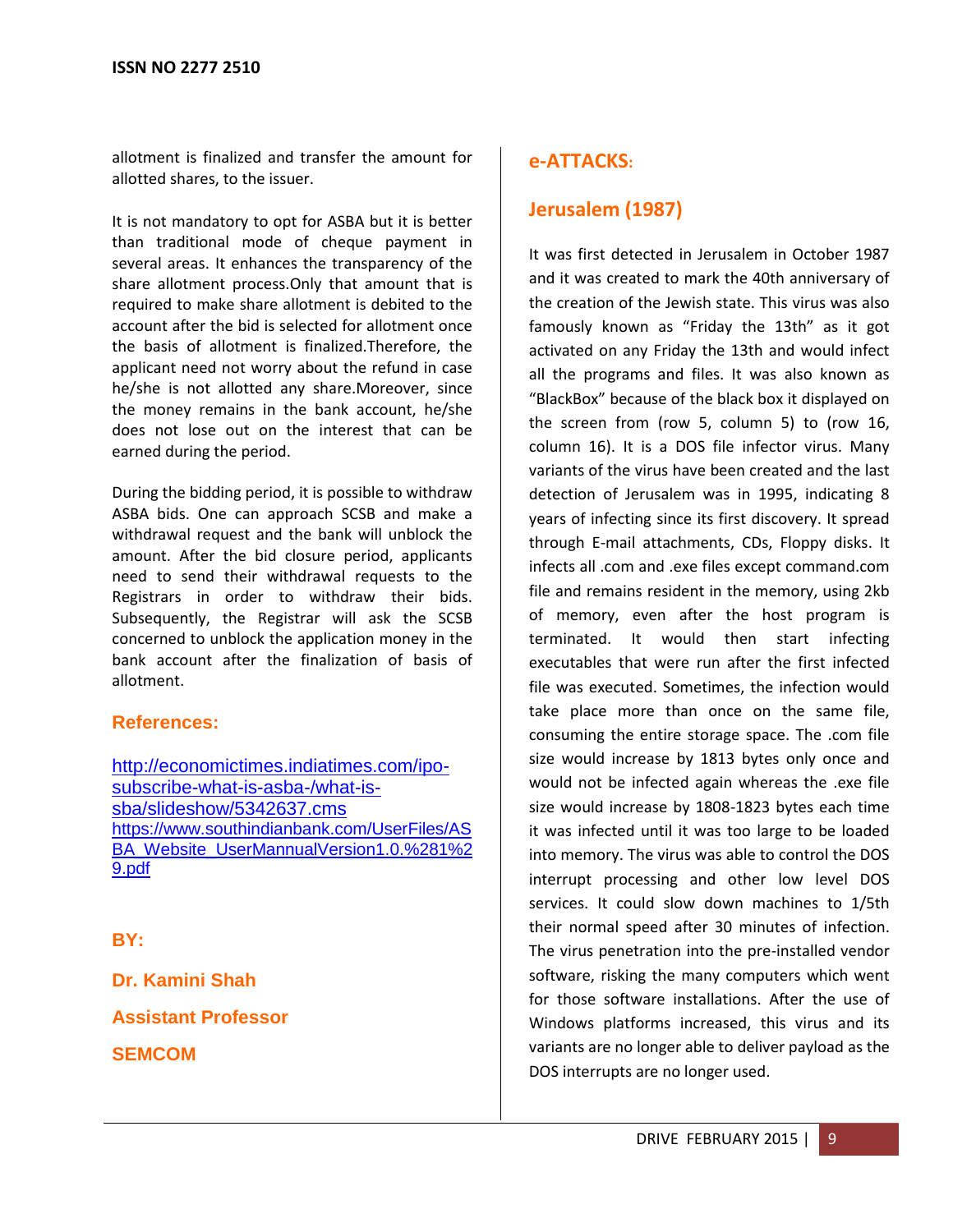# **GhostBalls (1989)**

It is the first multi-partite virus discovered in October 1989 by FridrikSkulason of FRISK Software International in Iceland. It gets its name from the product "GhostBalls" made in Poland. It is also known as "Ghost" or "Ghostorb". It is a fileinfecting virus which can infect .com files and Disk Boot sectors on MSDOS systems. It spreads through E-mail attachments, CDs, Floppy disks, Internet downloads, FTP, IRC, etc. When an infected .com file is run, it searches for another .com file to infect in the current directory. When a file is infected, it changes the file's timestamp to the impossible value of 62 in the second field, indicating it is already infected. During the infection, if the file has read-only attribute set, then it will temporarily remove it for infection and then set it on again. It appends 2351 bytes to the file. It also places a copy of PingPong virus into the boot sector of drive A. This virus can be removed by deleting all the .com files. The infected files may also show "GhostBalls, Product of Iceland Copyright © 1989, 4418 and 5F10 MSDOS 3.2".

#### **By:**

**Dr.Nehal Daulatjada**

**Assistant Professor SEMCOM**

# **CommuniCare:**

### **Using Audio-visual Media to enhance Written Business Communication**

Most companies use various visual and audio-visual techniques to support their written communication. Among these are throw-over charts, slides, flannel boards, sound slide films, and sound motion pictures.

Audio-visual aids include audio or video recordings, paintings, pictures, cartoons, graphics, charts, film clips, newspaper clippings, etc. These help make a presentation effective and help the audience relate to and retain the presentation. Any presentation that is made without such aids is incomplete and may not be as effective.

One must remember that audio-visual aids are not a substitute for verbal presentation. They clarify and supplement verbal analysis, description and discussion. Visuals help present large amounts of data succinctly and with greater precision. Often an integrated picture needs to be presented in which there is a comparison of different items, their analyses and interpretation. Effective graphics help speaker to clarify meaning, simplify complex ideas, clarify data, condense and simplify data, emphasize data etc.

They are used not only for elaboration and ornamentation but, have a definite role to perform. Any presentation is easier to understand and remember when suitable graphics are presented. They form an essential part of any presentation as they help in communicating your message effectively.

There are various types of visuals can be used to communicate written messages. Like table is used to show exact figures and values, bar charts are used to compare one item with another, line chart is for demonstrating quantitative changes over a period of time. Pie chart shows a whole unit and the proportions of its components, flow chart displays a process or a procedure. Organization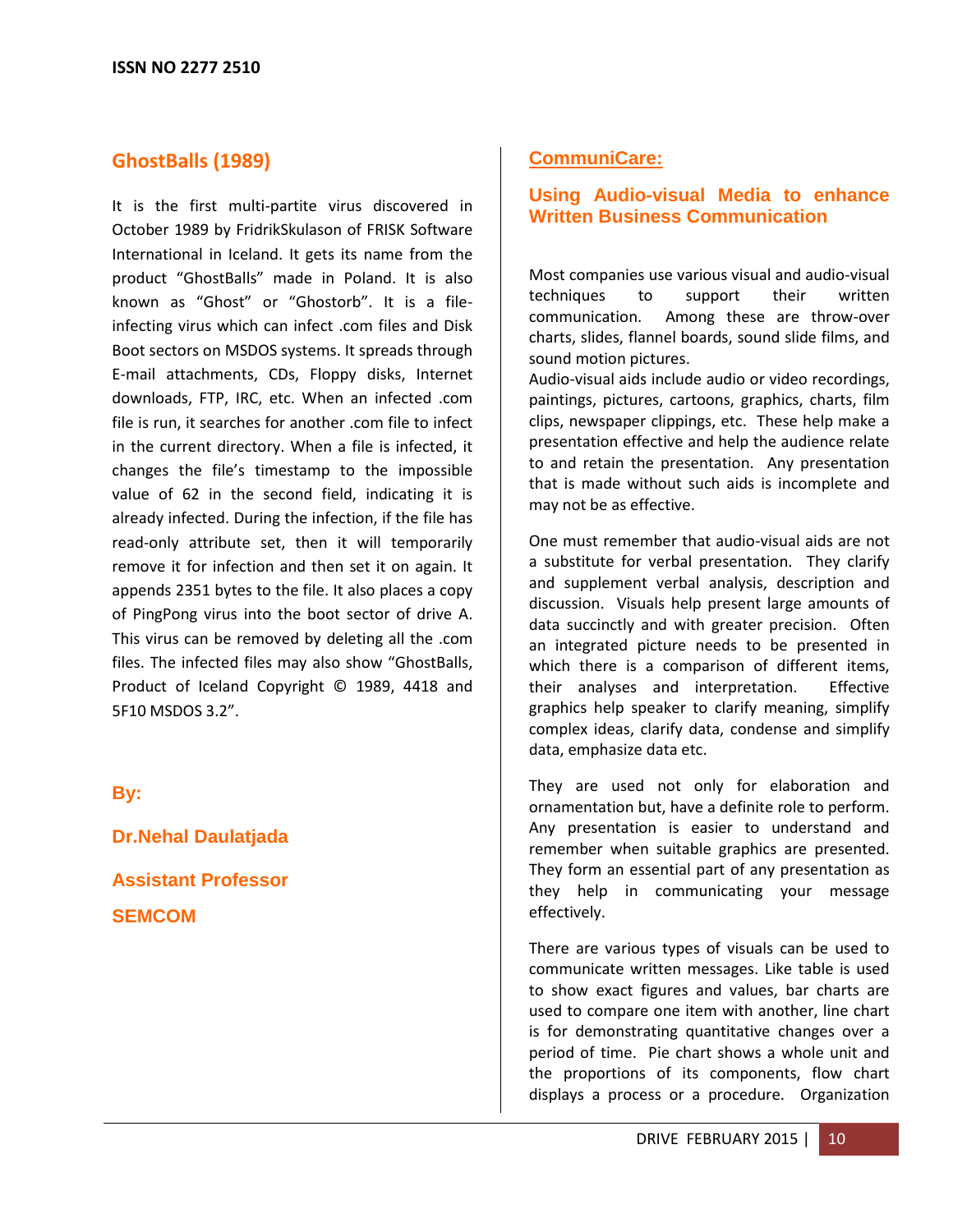chart defines a hierarchy of elements while photograph or a map helps to create authenticity and to highlight a location or to show Illustration and items in use.

Such devices, employed at group meetings, are usually very effective in aiding management to tell its story to employees and clients.

**By:**

**Ms. Nishrin Pathan Assistant Professor SEMCOM.**

# **MY VOICE:**

#### **Japanese Management:**

The success of Japanese Corporations like Toyota, Nissan, Honda, Suzuki, Toshiba, Sony to name a few, brings a relevant query about what is the mantra or secret of their success. The success of corporation is attributed to management and human resources. Japanese management has many unique features which fosters teamwork, creativity, innovation, cooperation, employee loyalty, initiative, emphasis on quality of product and service, punctuality to mention a few.

The nature of Japanese Management emphasizes on lifetime employment with slow evaluation and seniority based promotion system. Slow evaluation and seniority based promotions reinforce life-time employment. This system promotes human resource loyalty to the business organizations, provides objective criteria for promotion and avoids problems of jealousy, competition and rivalry among human resources. In Japanese system decisions are taken through consensus among the managers at different levels in the organization.

In Japanese firms the employee rotates between different jobs throughout his career to gain exposure to various types of work. The company shows a fatherly concern for its employees and their welfare both on the job and off the job. This promotes the morale and commitment of employees.Individual performance is ignored and collective performance is considered in deciding the compensation. Under the Japanese work culture, quality is given maximum importance. There may be a number of quality circles in a corporation. They meet weekly to generate and implement ideas for improvements in quality and productivity.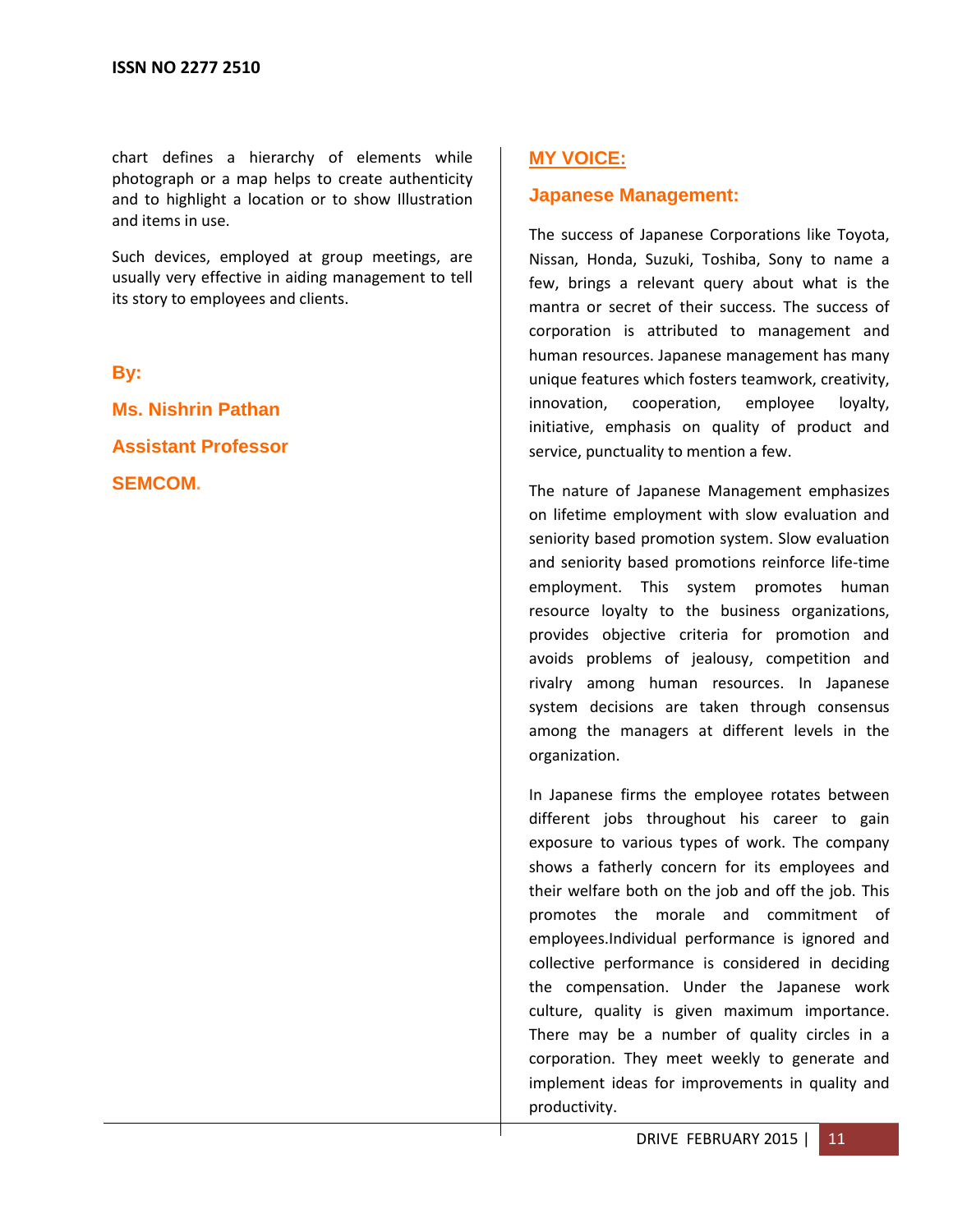In Japanese Industry the work culture emphasizes on equality and status differences are played down.Everybody from the managing director down to the sweeper wears the same uniform. Everybody is made to eat together in the same canteen. Punctuality is a matter of religion in Japanese firms. Japanese management system discourages internal competition in contrast with the western model which inculcates competitiveness. Japanese unions are generally organized on company basis; the company union provides both management and employees an identity of purpose and gives the environment for labour and management cooperation. Japanese corporations dedicate themselves to higher values and recognize their responsibility to the society.The Japanese executives take a long term view of corporate strategy. The focus is on product development, market share and long-term growth. The future of an executive depends with the corporation he works for and seniority based promotions reinforce the necessity to grow. Under Japanese work culture group work is given more importance than the individual achievement. In a nutshell Japanese management focuses on team work, organizational and individual discipline, high productivity, sense of responsibility and commitment to the organization through open offices without cabins and partitions, customer orientation, stress on tidiness and orderliness, cost effectiveness through punctuality and focus on human resources through suggestions for improving working. A Japanese organization chooses people for their character, upbringing and family background; it fosters conformity by hiring human resource at entry level and providing them training. Training is provided both in functional areas and in the corporation's philosophy through in-house induction programmes.

Kaizen is one of Japanese tools or method used for Quality Management meaning change for better.William Ouchi's book "Theory Z" detailed much of the success being realized by the Japanese manufacturing firms. Japan's success is also an indicator of the importance of quality as a strategic variable. Another distinguishing feature of Japanese management is just in time system where inventories are reduced to the minimum.

On basis of Japanese management practices, Ouchi has suggested five features of Theory Z. These are trust, strong bond between organization and employees, employee involvement, no formal structure and the role of managers to bring coordination in human beings rather than in technical factors. By trust, Ouch means trust between employees, supervisors, work groups, unions, management, and government. According to Ouchi, trust, integrity, and openness are closely related. These are essential elements of effective organizations. Theory Z emphasizes strong bond between organization and its human resources. This can be achieved through life-time employment in the organization, stability must be achieved through the mechanism of highly conducive work environment and challenges and participation in decisions.

Employee involvement is a vital factor in theory Z. Involvement comes through meaningful participation. Theory Z provides no formal structure for the organization. It must be teamwork with cooperation along with sharing of information, resources and plans. The rotational aspect of employee placement is emphasized, which develops empathy and understanding among employees about how his work affects others and is affected by others. Leader's role involves developing people's skills and also the creation of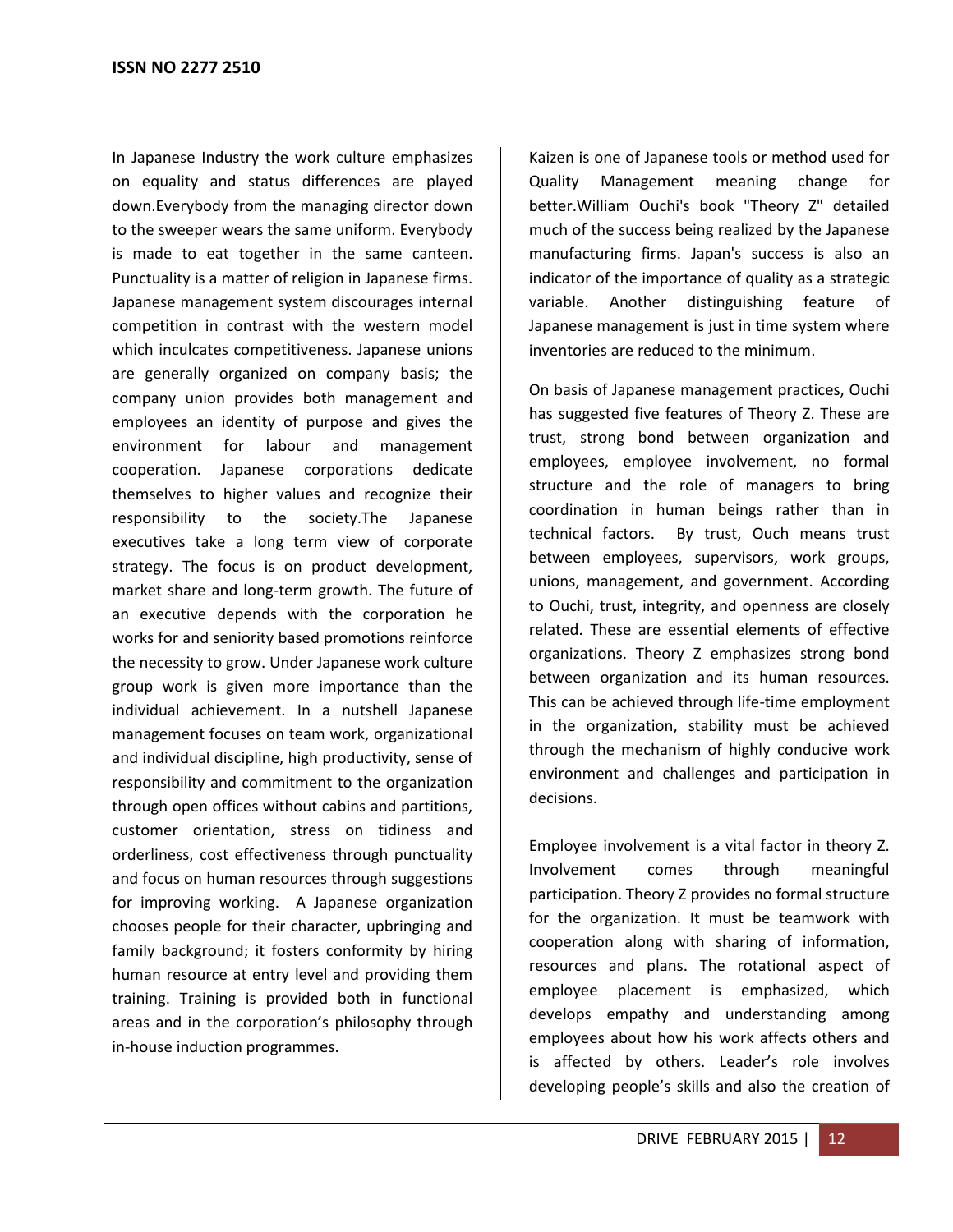new structures, incentives, and a new philosophy of management. The objective is to achieve commitment of employees to the development of a less-selfish-more-cooperative approach to work.

The process of implementing Theory Z has already started, though on a very limited scale. For example, Krishnamurthy, the former chairman of Maruti Suzuki Limited which is manufacturing Maruti Car in collaboration with Suzuki Motor Company of Japan, has said, "I think if we have to make Japanese Cars with Japanese quality and at the Japanese costs in our country, there is only one way-the Japanese way". He has tried to implement some of the tenets of Theory Z. A common canteen has been provided where everybody takes lunch irrespective of chain of command. Similar uniforms have been introduced for all. All these have been done to avoid class or group feeling.

#### **References:**

C. B. Gupta, Management Theory and Practice, (Sultan Chand & Sons, New Delhi), 2006. L.M. Prasad, Organizational Behaviour, (Sultan Chand & Sons, New Delhi), 2011. [http://www.referenceforbusiness.com/manageme](http://www.referenceforbusiness.com/management/Int-Loc/Japanese-Management.html#ixzz3RGyqnJXe) [nt/Int-Loc/Japanese-](http://www.referenceforbusiness.com/management/Int-Loc/Japanese-Management.html#ixzz3RGyqnJXe)[Management.html#ixzz3RGyqnJXe](http://www.referenceforbusiness.com/management/Int-Loc/Japanese-Management.html#ixzz3RGyqnJXe)

### **By:**

**Mr.Sunil V. Chaudhary Assistant Professor SEMCOM**

# **ACCOUNTING AURA**

I would like to cover the topic of green accounting (environment accounting) in this article as green business fair is organized at the college in this month.

The environmental accounting and reporting (EA/ER) is a proposed discipline that deals with the consideration and ultimately the inclusion into the customarily accounting procedures,general and specific issues related to environmental and social impacts, regulations and restrictions. Safe, environmentally sound and economically viable energy production and supply policies should be essential part of any accounting and management issues. Although greater attention is slowly paid to environmental issues in accounting education in many high-ranked universities, yet the general impression about the implementation and application of the EA/ER in real life is lagged far behind. This lag stems from two main causes:

(1) Lack of or incomplete understanding of the environmental and social impacts of EA/ER and (2) The shortage of necessary accounting and auditing tools and procedures to implement the EA/ER in real applications.

Adaptation of EA/ER stems from three dominant reasons: (1) the absence of clear-cut regulations and tools to implement the EA/ER; (2) the dispersed responsibilities of implementing and imposing the EA/ER among legislatures, accounting standard setters, professional organizations,and governmental accounting, environmental and social agencies and (3) the lack of experiencedcorporations' personnel to describe fully and forthrightly the environmental activities in either corporations' annual reports or in standalone environmental disclosures. Besides, there are no standardized formats for the presentation of environmental information, either in stand-alone reports or as components of annual reports. In regards to accounting profession, there are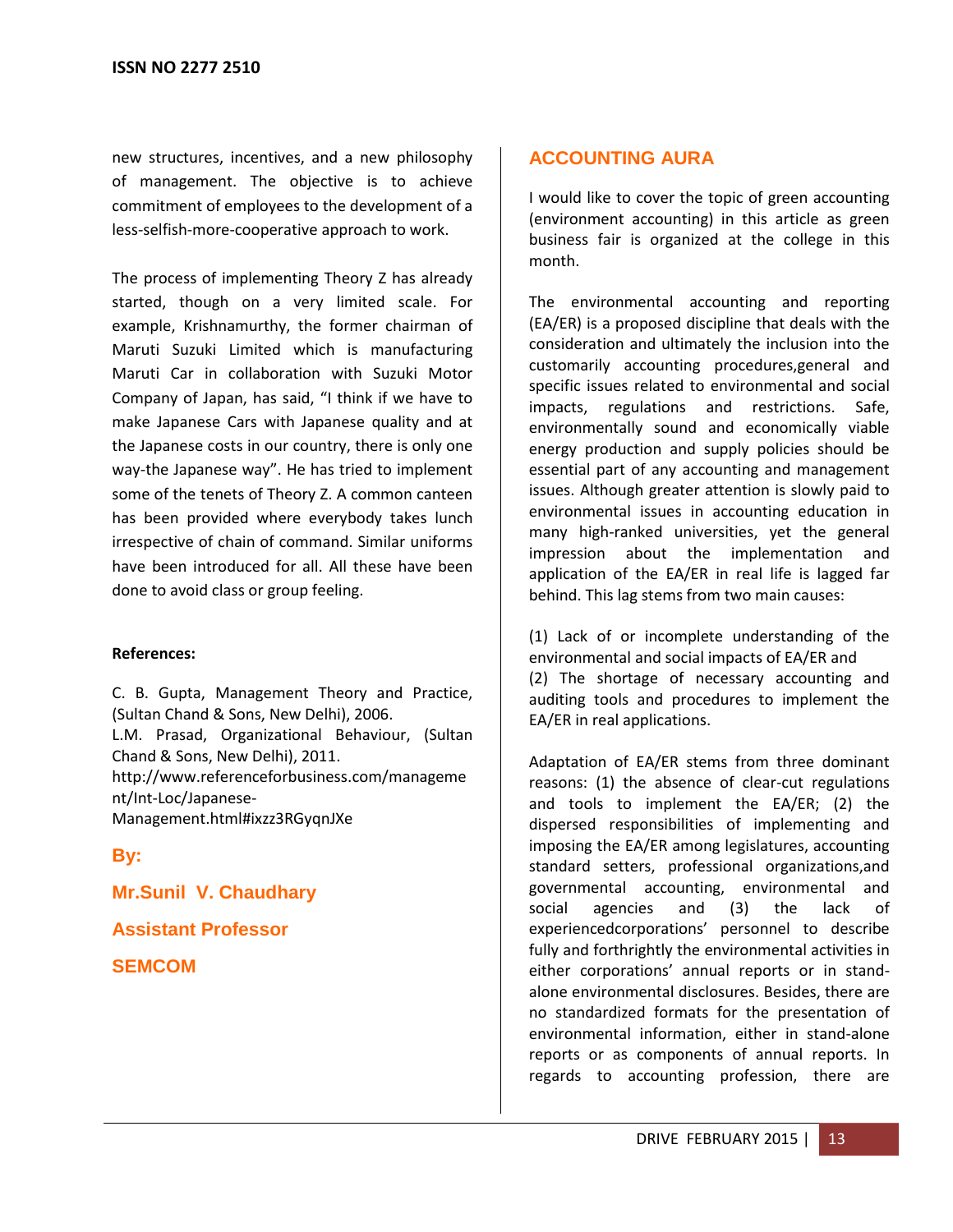paramount 4 reasons for the lack of EA/ER adaptation:

(1) The profession has failed to maximize its potential for leadership;

(2) The sufficient expertise to participate in environmental partnerships remains undeveloped;

(3) The attestation to environmental reports is still not regarded solely as an accountant's function and (4) The official standards with respect to most EA/ER issues and/or verification engagements continue to be lacking.

In the 1980s, the literature focused on reporting issues that were specifically concerned with Health, Safety, and Environmental. Elkington (1998) wrote that Triple Bottom Line (TBL) was based on measured economic prosperity, environmental quality, and social justice. Currently, very few countries worldwide have any substantial EA/ER requirements. Furthermore, up-to-date, the different and diverse regulations and restrictions are neither well-defined nor accepted in a global or at least regional sense and hence there are no standardized formats for the presentation of environmental information, either in stand-alone reports or as components of annual reports.

To bridge the gap between the educational aspects of EA/ER and its real application, the following steps are proposed:

(1) The formation of EA/ER agencies or societies to be in charge of: (a) studying and reviewing the huge scientific and case studies in available open and documented literature on EA/ER; (b) unifying common global or regional EA/ER aspects and

terminologies; (c) designing standardized formats and templates for EA/ER; (d) setting starting points and directions for the educators, governmental, environmental, social and managerial personnel for adapting the EA/ER.

(2) To establish necessary legislature for implementing and assessing the EA/ER in corporations reports.

(3) To define and stipulate the recognition and evaluation of liabilities for environmental remediation.

(4) To enhance taxation policies for the inclusion of EA/ER incentives.

The abovementioned points show the importance of the EA/ER and that its implementation is becoming a growing issue in many countries.

Taken from Journal of Sustainability and Green Business

# **BY:**

**Mr. Pratik Shah Assistant Professor SEMCOM**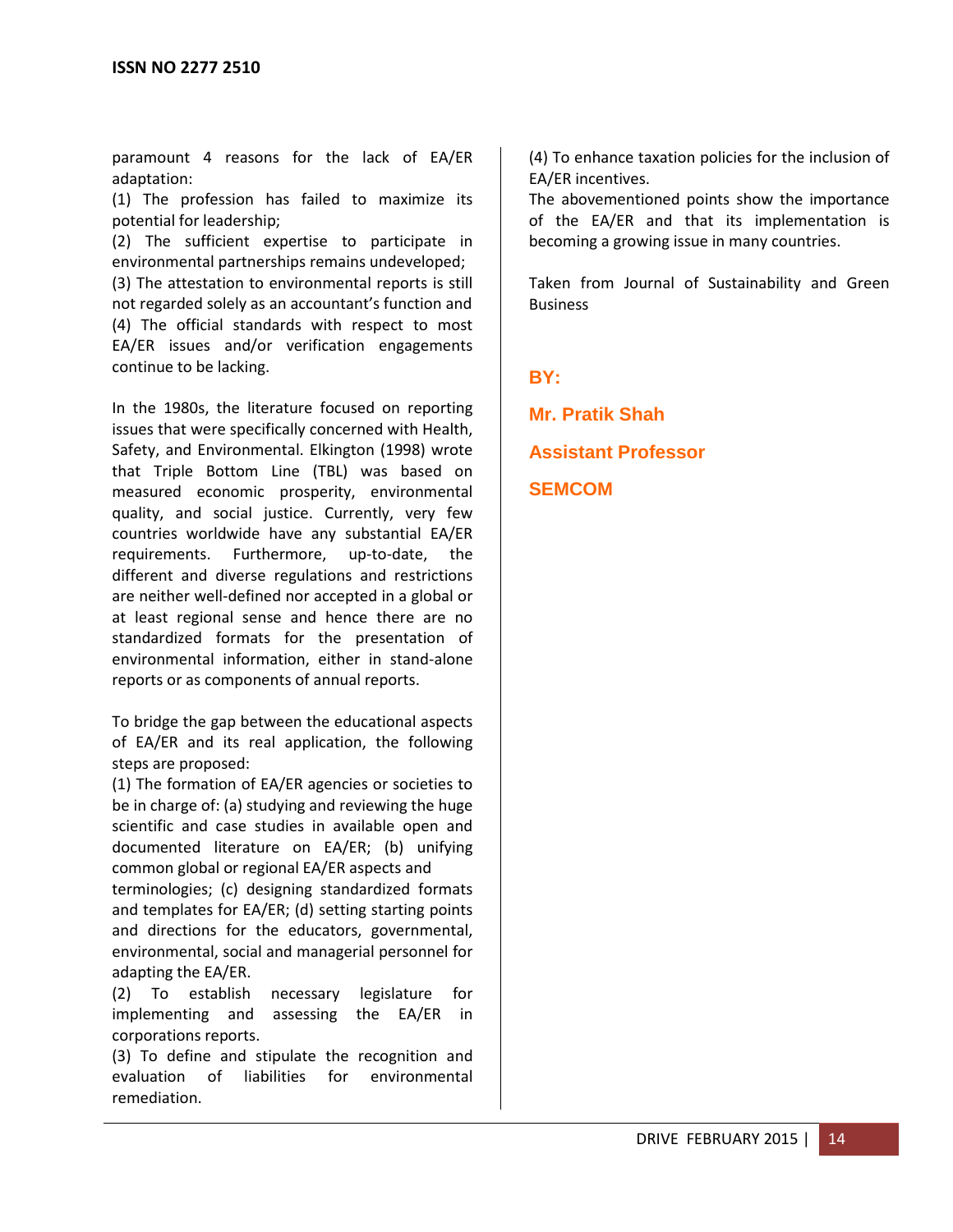# **STUDENT'S CORNER:**

### **Man is the architect of his own fate:**

# **SHIKHA J. SHAH(SYBBA ITM – Roll No. 48: Won the first prize for Essay Writing Competition held on 22nd July 2014)**

It is rightly said that if you dare dream you can achieve it. Dreams can be big or small depending on one's imagination. Destiny, fate, future and luck are all unachievable, untouchable, something that is akin to miracles and something that is supernatural. But logic dictates that it is not so. So is logic wrong or the traditional concept misleading. If we put some thought into it, we find that it is one attitude that is to be blamed.

In olden days people believed that everything just happened as fate would have it and people ignored dreams. They believed that everything happened for a reason and it depended on one's luck. Webster defines fate as a power thought to control all events and impossible to resist. In today's realistic and materialistic world fate means nothing. We live in an age where being number one is all that matters and where young people dream of success more than one's fate.

Fate is the real planner of one's own dreams. Fate, like every other concept in the world, has two different kinds of facets. Yes, fate is just a word if you desire to make your own dream come true. If everyone on this planet had had believed that everything should be left to one's fate we would not have successful people or so much of development and growth in all spheres.

Some people opine that a person's fate is predestined, that nothing they do in life is by accident and everything that you do is decided by a higher power. If that were so then why would this being of higher intelligence waste his time on something that is already planned out? If he already knows how it is going to turn out and then why blow centuries of time watching this boring play?

Some people give their failure the name of 'fate'. People fail to understand that it is not fate that has made you who you are and it is definitely not fate that shaped your dreams. It is you who has given shape to your dreams just like an architect does while constructing a building. Making your dreams and shaping your own career are not an easy task but yes, if you really have that will power within you and then believe it is possible then no one can stop you. Making your dreams is not only about planning for success. There are three things you should consider while shaping your dreams. First, your talent – not everyone can do everything. Second – the area of your interest and third – your passion. These three important considerations will make you who you are and who you want to be.

Man has the inherent tendency of being manipulated by his own mind and so the thoughts are to be diverted to something beneficial and constructive. Manipulating one's own self to be positive and being determined to be hopeful and dreaming, willing to be brave and choosing God, having the ability to desire and long for not in vain will surely lead to success. If we lose, it is not because of our fate. It is because we overlooked something, small or significant.

If you are born poor, it is not your fault. But if you die poor, it is your mistake. This ideology should motivate you to move closer to your dreams and be the architect of your life. Every concept has two facades. Some people are of the opinion that a person's fate is pre-determined and that everything they do in life is decided by a higher power. If this is the belief then why should one waste one's time in being dedicated to his or her work and work hard to become successful.

True there are turns and twists to our future and they determine our life but efforts and attitude can change the direction of the mind. Will power can make mountains or move mountains. Man should keep on with his efforts; he should not succumb or surrender but keep fighting on. One's capacities and capabilities can turn the tide. Misfortunes, if they come, should be treated as testing periods.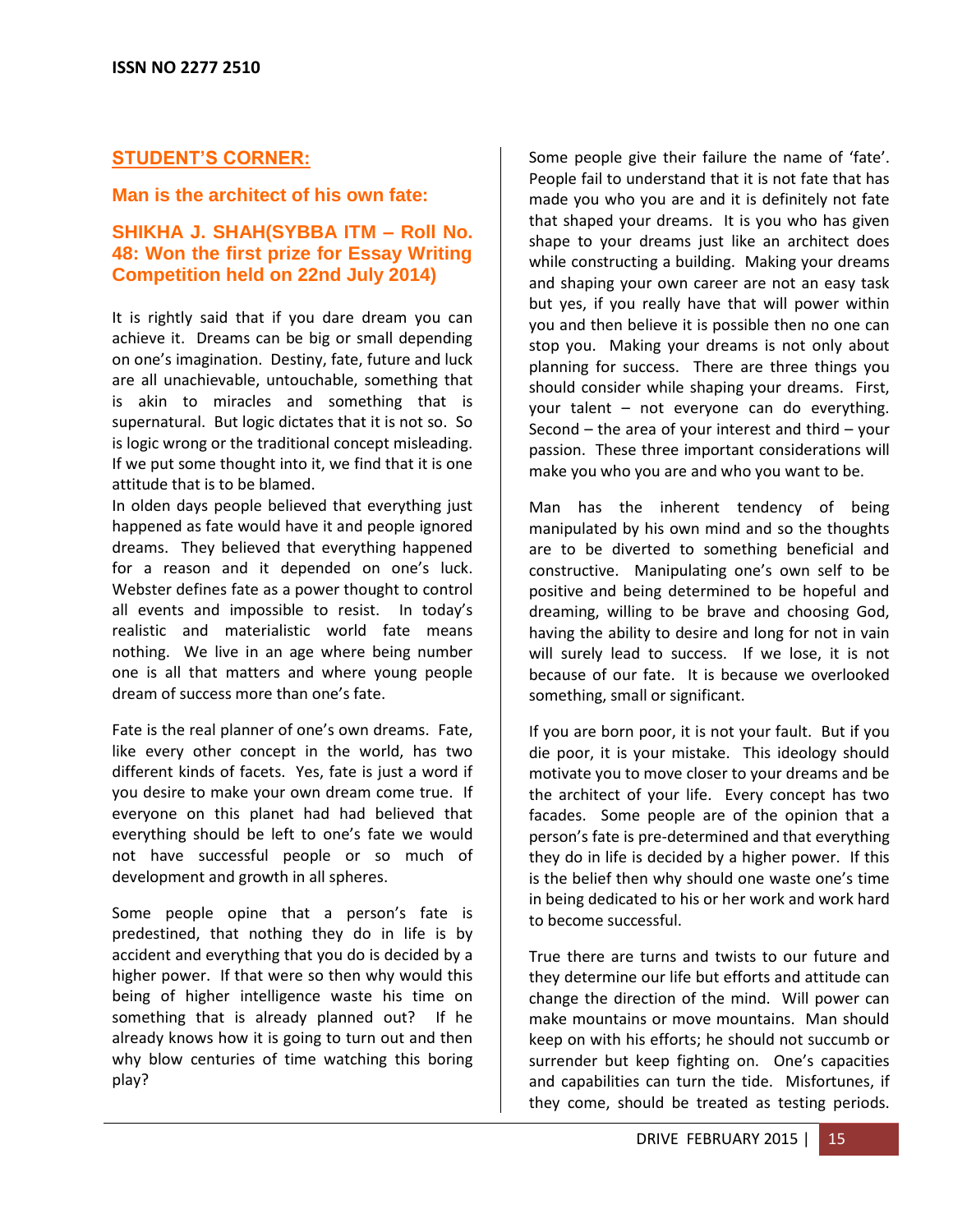They test your endurance, your forbearance and in the end the dusk turns to dawn. Man decides his fate and not the other way round.

"Every work done in fate, can be achievement for tomorrow". Man is superior because only he can create his own destiny. He is the architect of his own future and this is the greatest blessing for him.

I would like to conclude the essay by quoting from "The Fault in Our Stars": "Fault is not in our stars, but fault is in our confidence".

### **Members of the Editorial Board:**

- **1. Dr. Kamini K. Shah**
- **2. Dr. Waheeda Sheikh**
- **3. Dr. NehalDaulatjada**
- **4. Dr. YashasviRajpara**
- **5. Dr. Subhash Joshi**
- **6. Dr. Ankur Amin**
- **7. Ms. Palak Patel**
- **8. Mr. Sunil Chaudhary**
- **9. Mr. Renil Thomas**
- **10. Mr. Yogesh Patel**
- **11. Mr. Jay Nanavati**
- **12. Ms. Hiral Patel**
- **13. Mr. Bharat Tarapara**
- **14. Mr. SarveshSoni**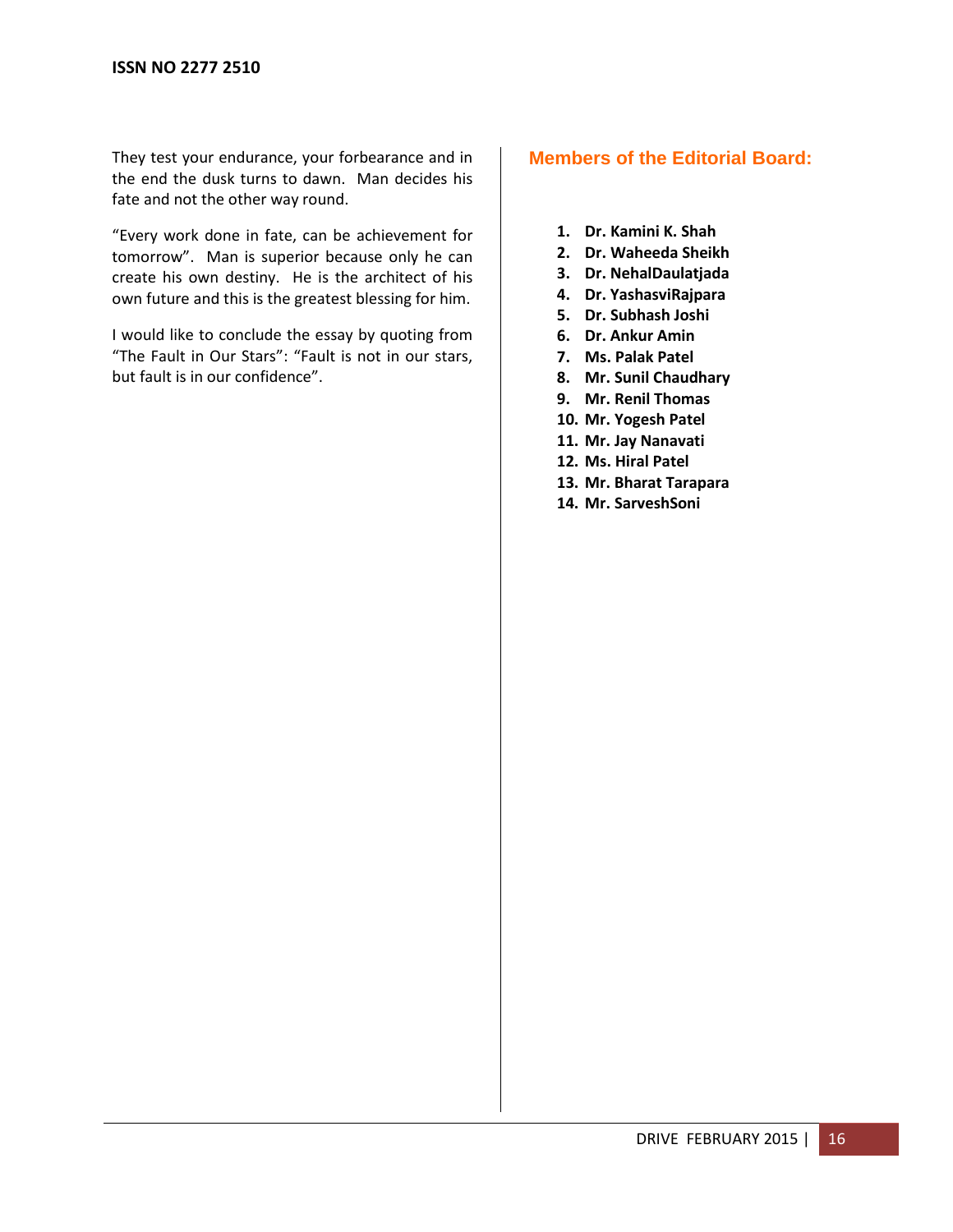# **Contributors:**

"DRIVE" is regular monthly e-news letter published by **SEMCOM**. This e-news letter deals in all aspects of management, commerce, economics**,**  technology and Humanities. It is open for all students, alumni, teachers and professionals dealing with above stated areas.

Your contribution in the form of research papers, articles, review papers, case studies are invited for publication. All papers received by us will be published after the approval of our Editorial Team.

You are requested to send your article to [drive@semcom.ac.in](mailto:drive@semcom.ac.in) or mail at:

SGM English Medium College of Commerce & Management (SEMCOM)

Opp. Shastri Ground VallabhVidyanagar - 388 120 GUJARAT

INDIA

Tel. No. : +91 2692 235624, 231811 Fax. No. : +91 2692 235624

### *Disclaimer:*

Opinions expressed in this e-newsletter do not reflect the policies or views of this organization, butof the individual contributors. The authors are solely responsible for the details and statements intheir articles. All disputes are subject to Anand Jurisdiction only.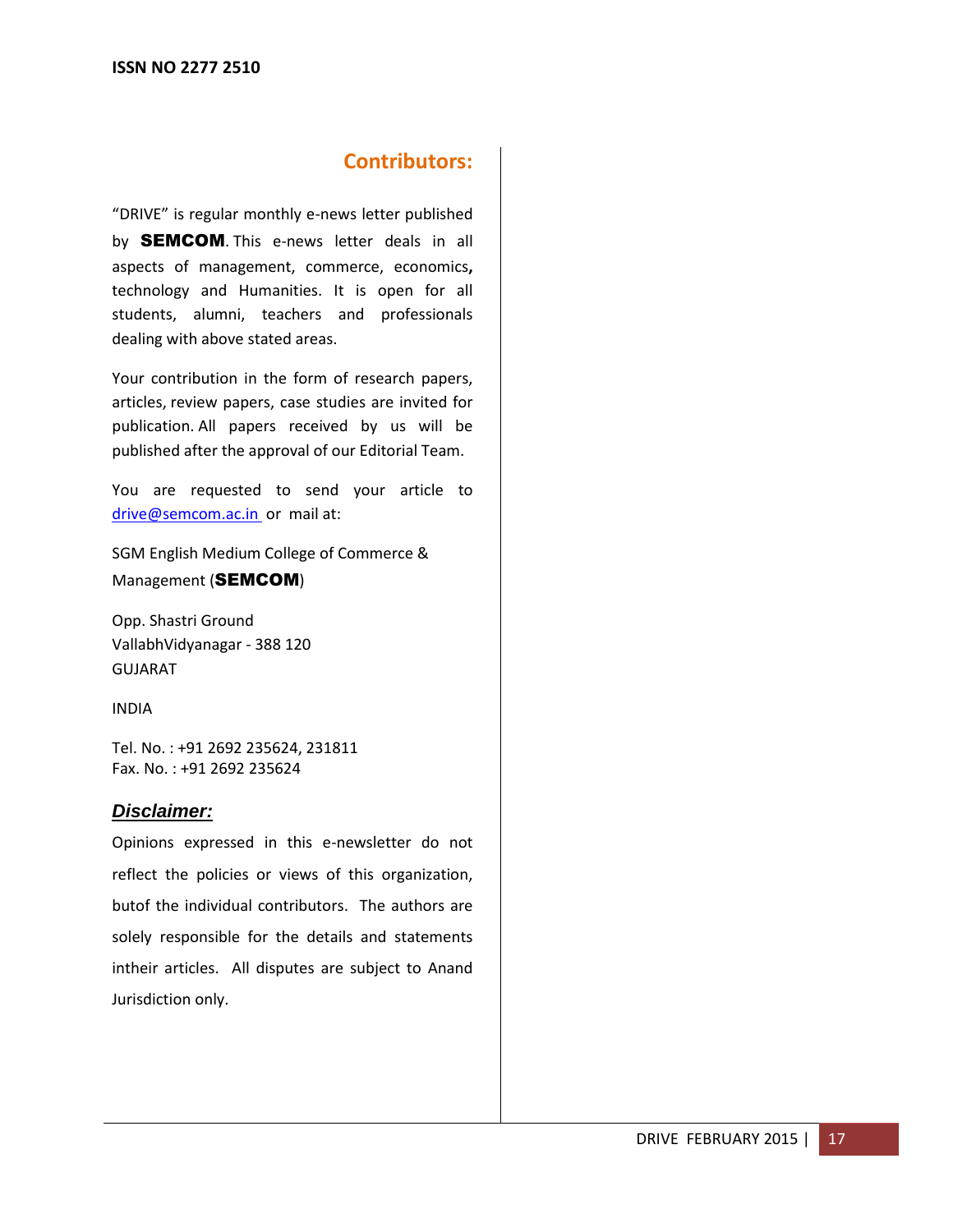**.**